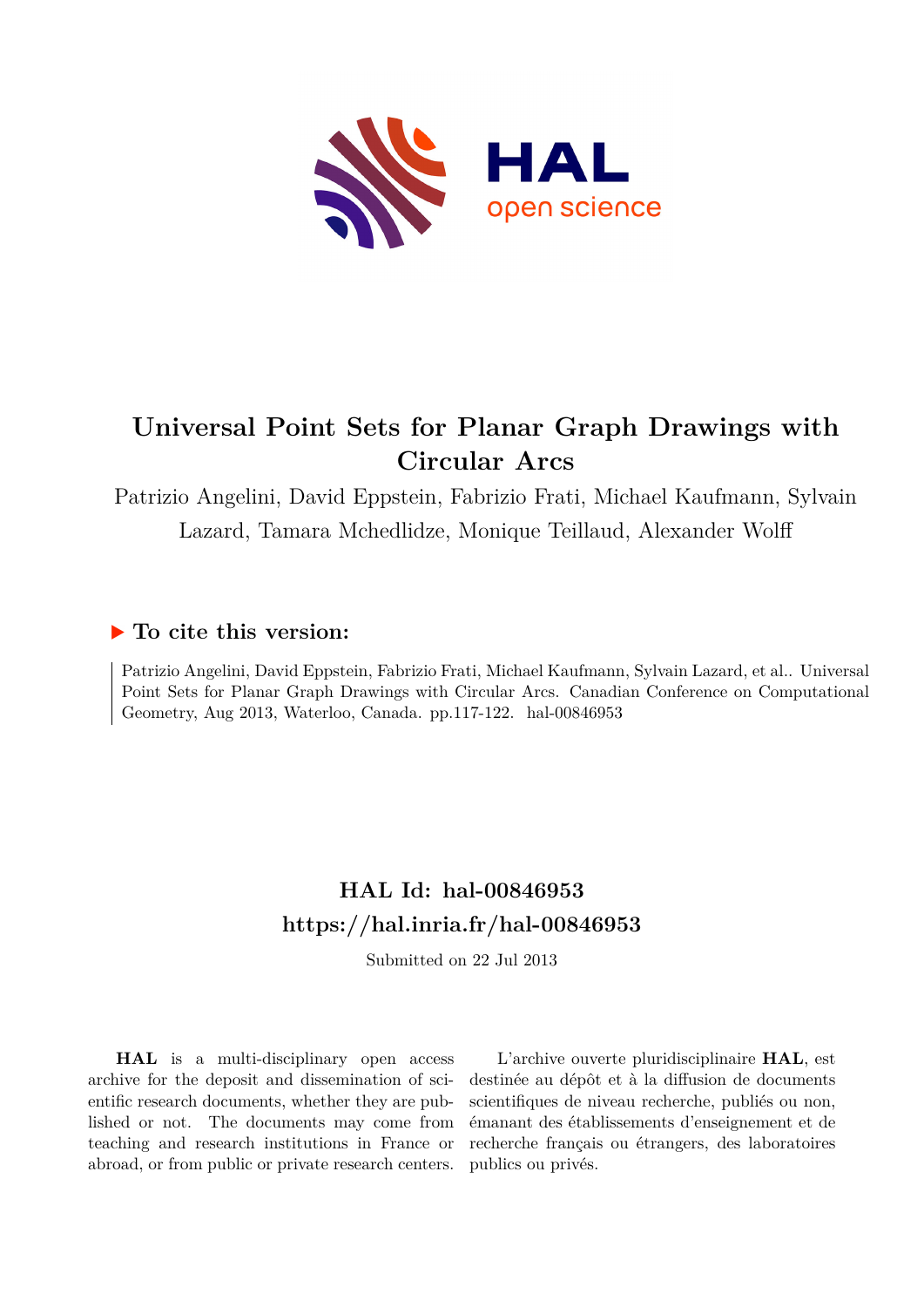### Universal Point Sets for Planar Graph Drawings with Circular Arcs

Patrizio Angelini<sup>∗</sup> David Eppstein† Fabrizio Frati‡ Michael Kaufmann§ Sylvain Lazard¶ Tamara Mchedlidze<sup>||</sup> Monique Teillaud<sup>∗∗</sup> Alexander Wolff<sup>††</sup>

July 22, 2013

#### Abstract

We prove that there exists a set S of n points in the plane such that every n-vertex planar graph  $G$ admits a plane drawing in which every vertex of G is placed on a distinct point of S and every edge of G is drawn as a circular arc.

### 1 Introduction

It is a classic result of graph theory that every planar graph has a plane straight-line drawing, that is, a drawing where vertices are mapped to points in the plane and edges to straight-line segments connecting the corresponding points (achieved independently by Wagner, Fáry, and Stein). Tutte [21] presented the first algorithm, the barycentric method, that produces such drawings. Unfortunately, the barycentric method can produce edges whose lengths are exponentially far from each other. Therefore, Rosenstiehl and Tarjan [19] asked whether every planar graph has a plane straight-line drawing where vertices lie on an integer grid of polynomial size. De Fraysseix, Pach, and Pollack [5] and, independently, Schnyder [20] answered this question in the affirmative. Their (very different) methods yield drawings of n-vertex planar graphs on a grid of size  $\Theta(n) \times \Theta(n)$ , and there are graphs (the so-called "nested triangles") that require this grid size [10]. Later, it was apparently Mohar (according to Pach [6]) who generalized the grid question to the following problem: What is the smallest size  $f(n)$  of a *universal point set* for plane straight-line drawings of n-vertex planar graphs, that is, the smallest size (as a function of n) of a point set S such that every n-vertex planar graph G admits a plane straight-line drawing in which the vertices of G are mapped to points in  $S$ ? The question is listed as [problem #45](http://cs.smith.edu/~orourke/TOPP/P45.html#Problem.45) in the Open Problems Project [6]. Despite more than twenty years of research efforts, the best known lower bound for the value of  $f(n)$  is linear in n [4, 17, 18], while the best known upper bound is only quadratic in n, as established by de Fraysseix et al. [5] and Schnyder  $[20]$ . Universal point sets for plane straight-line drawings of planar graphs require more than  $n$  points whenever  $n \geq 15$  [3]. Recently, universal point sets with  $o(n^2)$  points have been proved to exist for straight-line planar drawings of several subclasses of planar graphs generalizing outerplanar graphs. Namely, an upper bound of  $O(n(\log n/\log\log n)^2$  has been proven for *simply-nested planar graphs* [1] and an upper bound of  $O(n^{5/3})$ for planar 3-trees [14], which extends to planar 2-trees and hence to series-parallel graphs.

<sup>∗</sup>Dipartimento di Ingegneria, Roma Tre University, angelini@dia.uniroma3.it

<sup>†</sup>Computer Science Department, University of California, Irvine, eppstein@ics.uci.edu. D.E. was supported in part by the National Science Foundation under grants 0830403 and 1217322, and by the Office of Naval Research under MURI grant N00014-08-1-1015.

<sup>‡</sup>School of Information Technology, The University of Sydney, brillo@it.usyd.edu.au

 $\S$  Wilhelm-Schickard-Institut für Informatik, Universität Tübingen, mk@informatik.uni.tuebingen.de

<sup>¶</sup>INRIA Nancy Grand Est – Loria, lazard@loria.fr

<sup>k</sup>Institute of Theoretical Informatics, Karlsruhe Institute of Technology, mched@iti.uka.de

<sup>∗∗</sup>INRIA Sophia Antipolis – M´editerran´ee, monique.teillaud @inria.fr

<sup>††</sup>Lehrstuhl für Informatik I, Universität Würzburg, www1.informatik.uni-wuerzburg.de/en/staff/wolff alexander A.W. acknowledges support by the ESF EuroGIGA project GraDR (DFG grant Wo 758/5-1).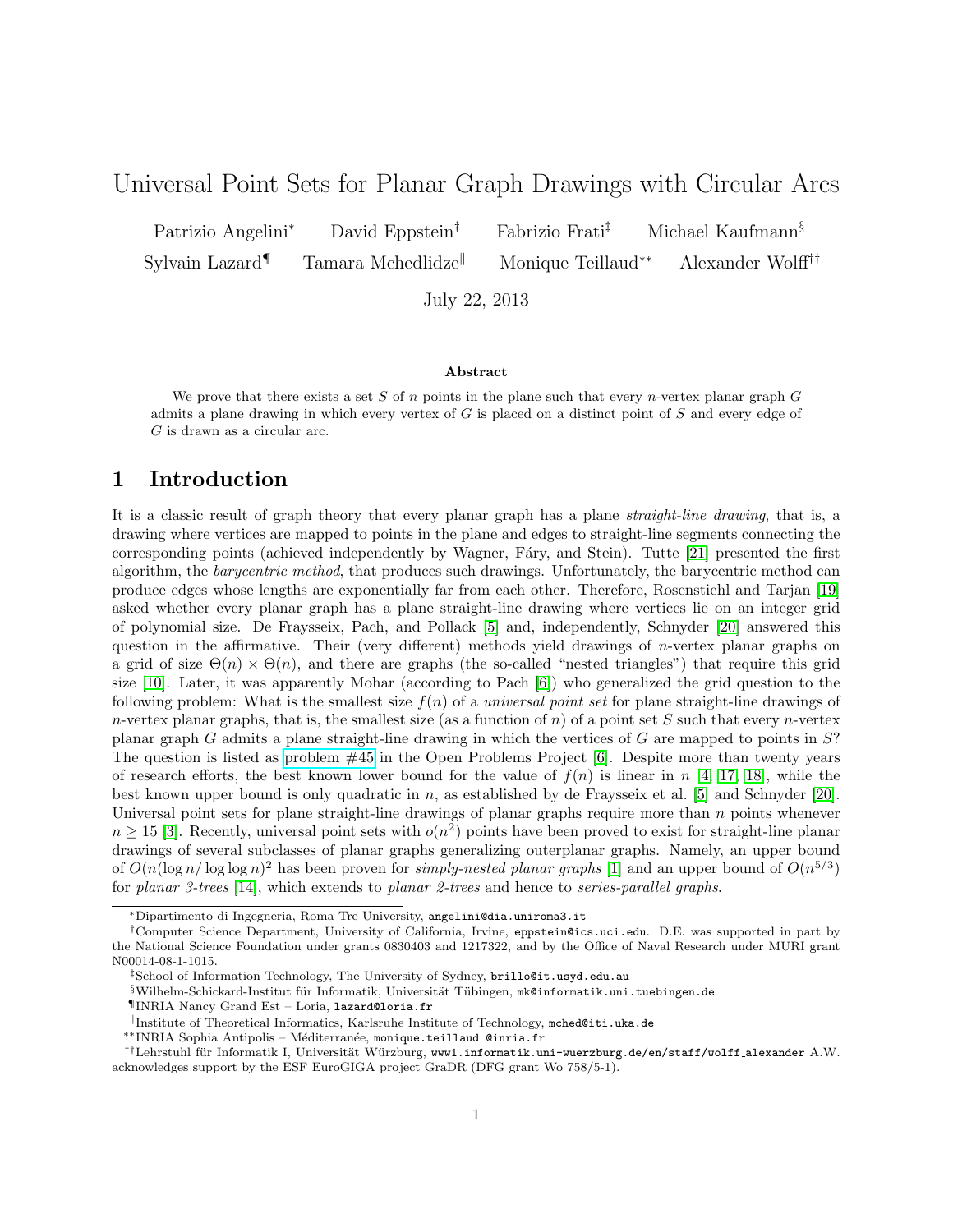Universal point sets have also been studied with respect to different drawing standards. For example, Everett et al. [13] showed that there exist sets of n points that are universal for plane poly-line drawings with one bend per edge of n-vertex planar graphs. On the other hand, if bend-points are required to be placed on the point-set, universal point-sets exist of size  $O(n^2/\log n)$  for drawings with one bend per edge, of size  $O(n \log n)$  for drawings with two bends per edge, and of size  $O(n)$  for drawings with three bends per edge [11].

However, smooth curves may be easier for the eye to follow and more aesthetic than poly-lines. Graph Drawing researchers have long observed that poly-lines may be made smooth by replacing each bend with a smooth curve tangent to the two adjacent line segments [7, 15]. Bekos et al. [2] formalized this observation by considering smooth curves made of line segments and circular arcs; they define the *curve complexity* of such a curve to be the number of segments and arcs it contains. A poly-line drawing with s segments per edge may be transformed into a smooth drawing with curve complexity at most  $2s - 1$ , but Bekos et al. [2] observed that in many cases the curve complexity can be made smaller than this bound. For instance, replacing poly-lines by curves in the construction of Everett et al. [13] would give rise to a drawing of curve complexity 3, but in fact every set of  $n$  collinear points is universal for smooth piecewise-circular drawings with curve complexity 2, as can be derived from the existence of topological book embeddings of planar graphs  $[8, 16, 2]$ . A monotone topological book embedding of a graph G is a drawing of G such that the vertices lie on a horizontal line, called spine, and the edges are represented by non-crossing curves, monotonically increasing in the direction of the spine. In [8, 16], it was shown that every planar graph has a monotone topological book embedding where each edge crosses the spine exactly once and consists of two semi-circles, one below and one above the spine (see Figure 2).

The difficulty of the problem of constructing a universal point set of a linear size for straight-line drawings, the aesthetical properties of smooth curves, the recent developments on drawing planar graphs with circular arcs (see, for example,  $[2, 12]$ ), and the existence of universal sets of n points for drawings of planar graphs with curve complexity 2 [13] naturally give rise to the question of whether there exists a universal set of  $n$ points for drawings of planar graphs with curve complexity 1, that is, for drawings in which every edge is drawn as a single circular arc. In this paper, we answer this question in the affirmative.

We prove the existence of set S of n points on the parabolic arc  $\mathcal{P} = \{(x, y): x \geq 0, y = -x^2\}$  such that every *n*-vertex planar graph  $G$  can be drawn with the vertices mapped to  $S$  and the edges mapped to non-crossing circular arcs. In the same spirit as Everett et al. [13], we draw  $G$  in two steps. In the first step, we construct a monotone topological book embedding of  $G$ . In the second step, we map the vertices of  $G$  to the points in  $S$  in the same order as they appear on the spine of the book embedding.

#### 2 Circular Arcs Between Points on a Parabola

In this section, we investigate geometric properties of circular-arc drawings whose vertices lie on the parabolic arc P.

In the following, when we say that a point is to the left of another point, we mean that the x-coordinate of the former is smaller than that of the latter. However, when we say that an arc is to the left of a point  $q$ , we mean that all the intersection points of the arc with the horizontal line through q are to the left of q. We define similarly to the right, above, and below, and we naturally extend these definition to non-crossing pairs of arcs. We denote by  $\mathcal{C}(p,q,r)$  the circle through three points p, q, and r.

We start by stating a classic property of parabolas and circles.

**Lemma 1.** For every three points p, q, and r on  $\mathcal P$  with increasing x-coordinates, the circular arc from p to r and through q is below  $P$  between p and q and above  $P$  between q and r (see Figure 1).

*Proof.* We first observe that a circle intersects  $P$  in at most three points with positive x-coordinates (counted with multiplicity). Indeed, substituting y by  $-x^2$  in the circle equation yields a degree-4 equation in x with no monomial of degree 3. There are thus at most three changes of sign in the sequence of coefficients, and Descartes' rule of signs implies that there are at most three positive roots, counted with multiplicity.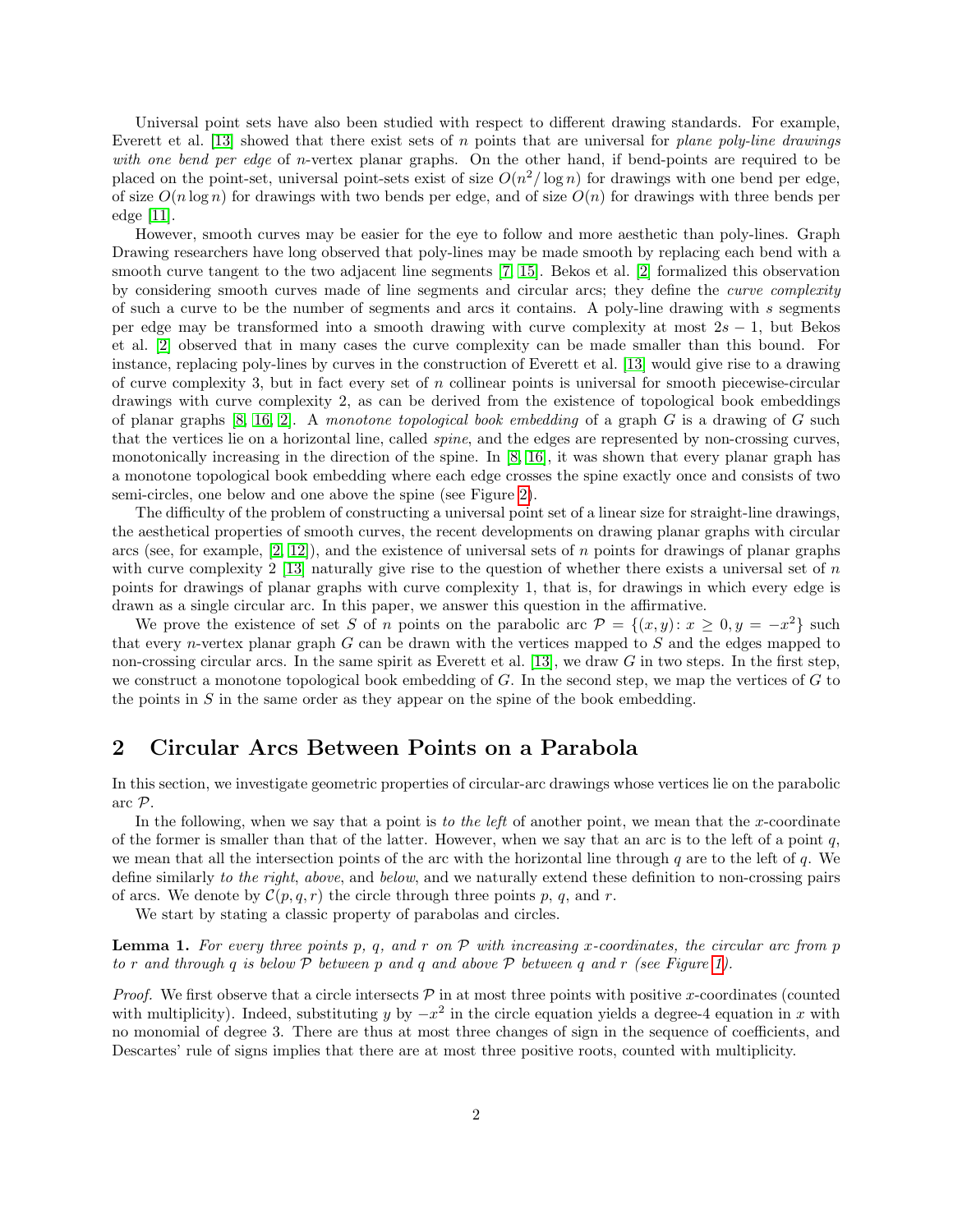

(c)  $p_0, \ldots, p_5$  are pairwise distinct

Figure 1: Three configurations of relative position of the circular arcs  $C_{0,3,4}$  (red) and  $C_{1,2,5}$  (blue dashed) defined by six points  $p_0, \ldots, p_5$  lying in that order on  $P$ . For readability, the figure is not to scale.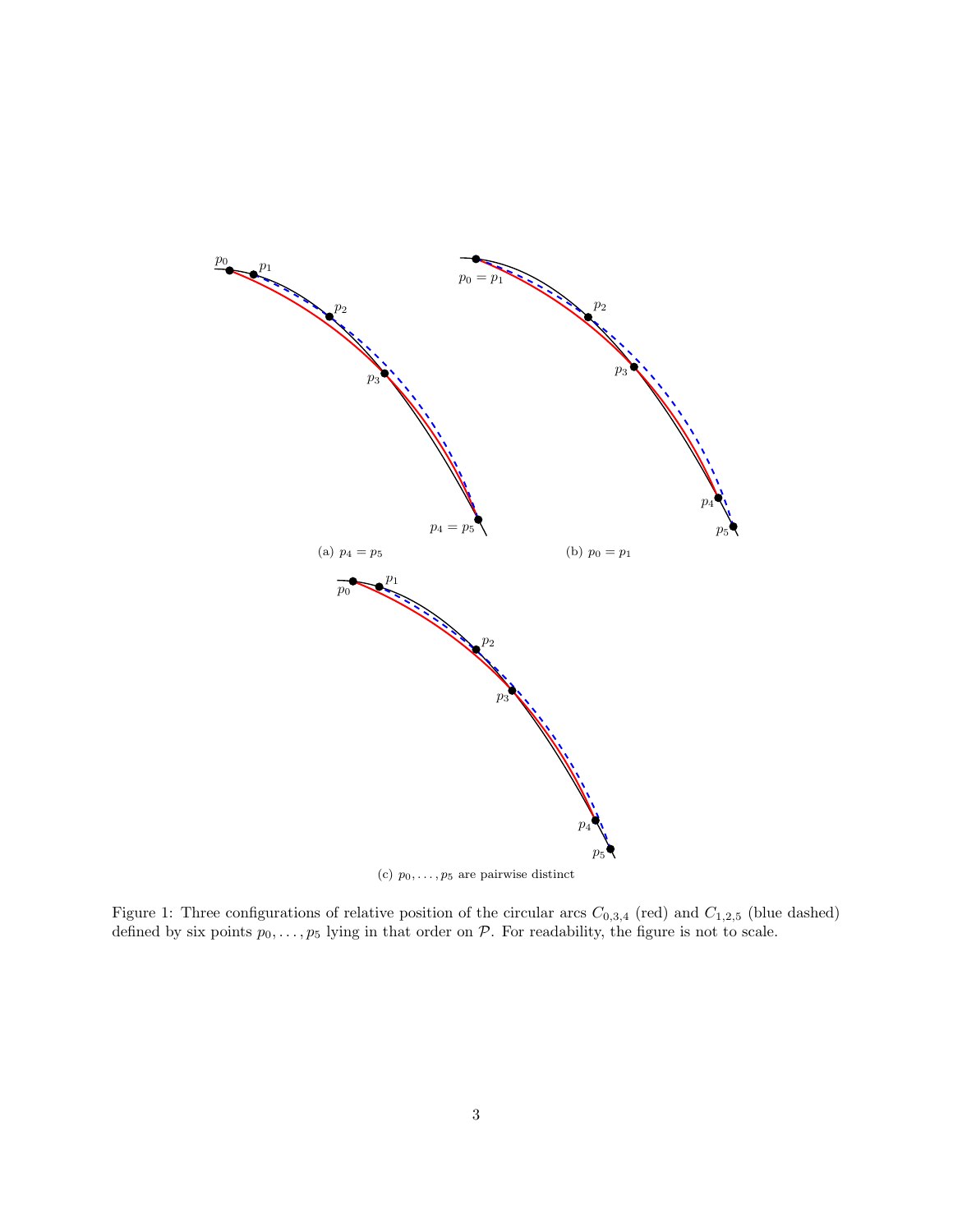We now consider three points p, q, and r on  $\mathcal P$  and consider circle  $\mathcal C(p, q, r)$ . Since there is no other point of intersection with positive x-coordinate, and since the circle is bounded and the parabolic arc is not, the circular arc to the right of r is below the parabolic arc. The result follows since  $\mathcal{C}(p,q,r)$  crosses  $\mathcal{P}$  at p, q, and  $r$  (since, otherwise, the number of intersection points with positive x-coordinates and counted with multiplicity would be larger than three). П

Given six points  $p_0 = (x_0, y_0), \ldots, p_5 = (x_5, y_5)$  in this order on  $P$  (that is,  $x_0 \le x_1 \le \cdots \le x_5$ ), we consider two circular arcs (see Figure 1);  $C_{0,3,4}$  (red) goes through the ordered points  $p_0, p_3, p_4$  and  $C_{1,2,5}$ (blue) goes through  $p_1, p_2, p_5$ . We assume that the three points defining each arc are pairwise distinct. It should be stressed that these arcs may not be x-monotone.<sup>1</sup> The two circular arcs are, however, ymonotone—for  $C_{0,3,4}$  we argue as follows; the argument for  $C_{1,2,5}$  is similar: By Lemma 1,  $p_0$  lies on the right half-circle of  $C(p_0, p_3, p_4)$ , and  $p_3$  and  $p_4$  are to the right of  $p_0$ .

We will prove, in Lemma 4, that the arcs  $C_{0,3,4}$  and  $C_{1,2,5}$  do not intersect each other if the x-coordinate of  $p_i$  is at least twice that of  $p_{i-1}$  for  $i=3,4$ . For that purpose, we first consider, in the two next lemmas, the special cases where these arcs share one of their endpoints.

#### **Lemma 2.** If  $p_4 = p_5$  and  $x_3 \ge x_1 + x_2$ , the two circular arcs  $C_{0,3,4}$  and  $C_{1,2,5}$  intersect only at  $p_4 = p_5$ .

*Proof.* Refer to Figure 1(a). We first observe that, by Lemma 1, the circular arc  $C_{0,3,4}$  is below  $\mathcal P$  in a neighborhood of  $p_0$ , it crosses P at  $p_3$ , and it lies above P in a neighborhood of  $p_4$ . Similarly  $C_{1,2,5}$  is below P in a neighborhood of  $p_1$ , it crosses P at  $p_2$ , and it lies above P in a neighborhood of  $p_5$ .

We now argue that the two arcs  $C_{0,3,4}$  and  $C_{1,2,5}$  intersect at a point other than  $p_4 = p_5$  if and only if the (red) arc  $C_{0,3,4}$  is to the right of the (blue) arc  $C_{1,2,5}$  in a neighborhood of  $p_4$ . Since the (red) arc  $C_{0,3,4}$ is below P in a neighborhood of  $p_0$ , and  $C_{0,3,4}$  does not intersect P between  $p_0$  and  $p_1$  (by Lemma 1), the (red) arc  $C_{0,3,4}$  is to the left of  $p_1$ . On the other hand, the two circular arcs intersect at most once other than at  $p_4$  (since circles intersect at most twice). Hence, if they intersect at a point q other than  $p_4$ , their horizontal ordering changes in a neighborhood of q and thus the (red) arc  $C_{0,3,4}$  is to the right of the (blue) arc  $C_{1,2,5}$  in a neighborhood of  $p_4$ .

As a consequence, we can assume without loss of generality that  $p_0$  is at the origin  $O = (0, 0)$  (that is, the topmost point of P). This can be seen as follows. First, by Lemma 1, the origin is inside  $\mathcal{C}(p_0, p_3, p_4)$ . Furthermore, since the origin is above  $p_3$  and  $p_4$ , the arc  $p_3p_4$  of  $\mathcal{C}(O, p_3, p_4)$  lies to the right of the arc  $p_3p_4$ of  $C(p_0, p_3, p_4)$ . It follows that if  $C_{0,3,4}$  is to the right of  $C_{1,2,5}$  in a neighborhood of  $p_4$ , it remains to the right if  $p_0$  is placed at the origin. Hence, in the sequel, we can assume that  $x_0 = 0$ .

We now prove that if  $x_3 \ge x_1 + x_2$ , then the tangents at  $p_4 = p_5$  of the two circular arcs  $C_{0,3,4}$  and  $C_{1,2,5}$ are distinct for any position of  $p_4 = p_5$  to the right of  $p_3$  on  $P$ .

The following calculations are done in Maple. We consider the equation of  $\mathcal{C}(p_0, p_3, p_4)$ , which is the determinant

| $x_0$ | J.     | $x_0^2 + x_0^*$  |  |
|-------|--------|------------------|--|
| $x_3$ | ى:     | $x_3^2 + x_3^4$  |  |
| $x_4$ | $-x_A$ | $x_4^2 + x_4^*$  |  |
|       |        | $x^{\mathbb{Z}}$ |  |

and similarly for  $\mathcal{C}(p_1, p_2, p_4 = p_5)$ . The normals to these circles at  $p_4$  are the gradient of their implicit equations evaluated at  $p_4$ . We then compute the cross product of these two vectors; more precisely, the last coordinate of the cross product, that is,  $M_xN_y - N_xM_y$ , where  $(M_x, M_y)$  and  $(N_x, N_y)$  are the normal vectors.

This expression can be factorized such that it is the product of two terms. The first is the term  $x_3 x_4 (x_3-\dots)$  $x_4(x_2-x_4)(x_1-x_4)(x_1-x_2)$ , which does not vanish if  $p_0, \ldots, p_4$  are pairwise distinct. The second is the

<sup>&</sup>lt;sup>1</sup> This could be seen by considering, for instance, the limit case of a circle where  $p_0$  and  $p_3$  lie at the origin and the xcoordinate of  $p_4$  is larger than one. This circle is centered at  $(0, -a)$  with  $a > 1$ . Since  $-a > -a^2$ , the rightmost point  $(a, -a)$ of the circle is above the parabola  $y = -x^2$ , thus it lies on  $C_{0,3,4}$  by Lemma 1.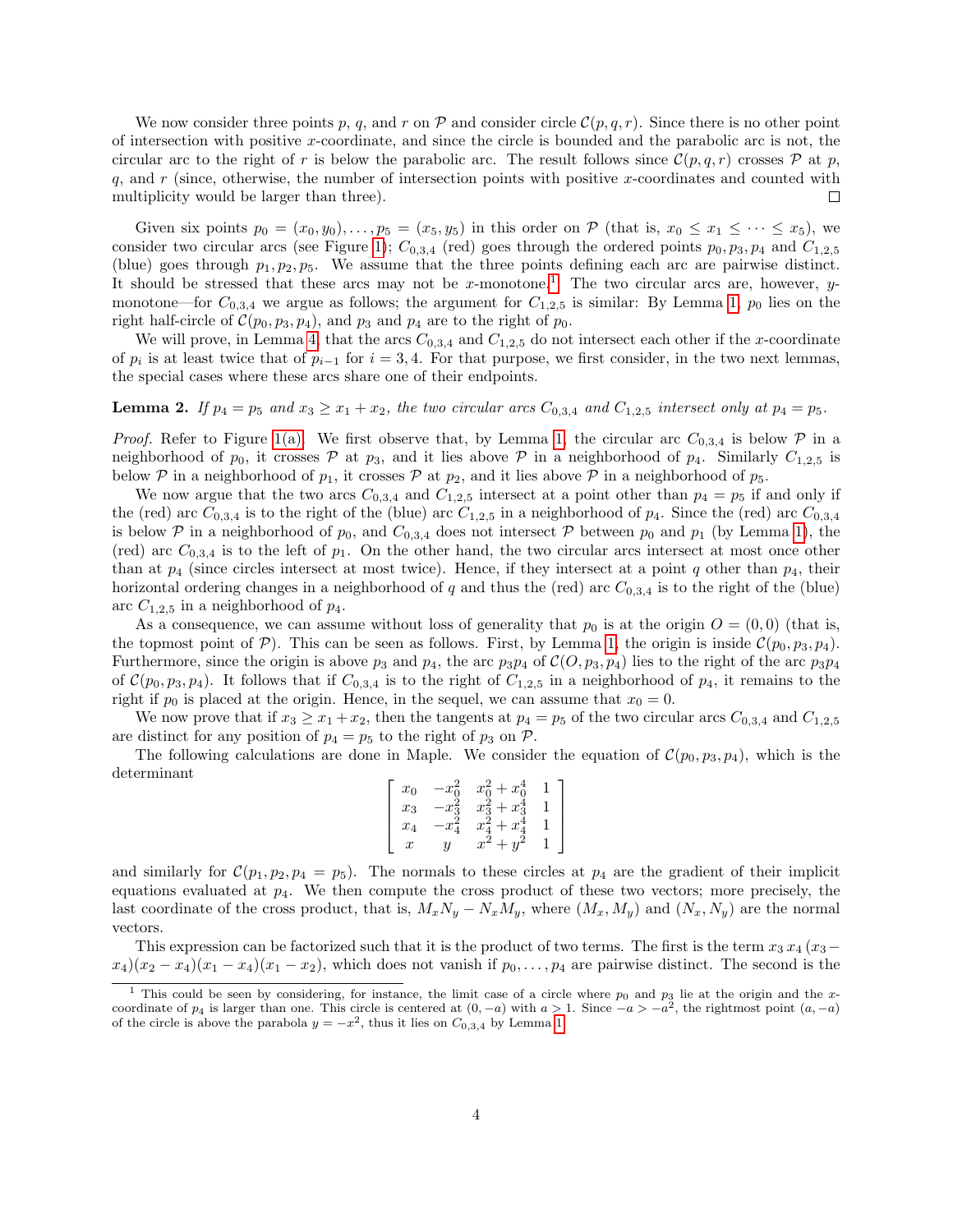following term, which we view as a polynomial in  $x_4$  whose coefficients depend on  $x_1, x_2$ , and  $x_3$ :

$$
(x_3 - x_1 - x_2) x_4^4
$$
  
+
$$
(x_1 + x_2 + x_3) (x_3 - x_1 - x_2) x_4^3
$$
  
+
$$
(1 + x_1 x_2) (x_3 - x_1 - x_2) x_4^2
$$
  
+
$$
(x_1 x_2 x_3^2 + x_1 x_2^2 x_3 + x_1^2 x_2 x_3 + x_3^2 - x_1^2 - x_2^2) x_4
$$
  
+
$$
x_1 x_2 (1 + x_3^2) (x_1 + x_2).
$$

All coefficients are non-negative since  $x_3 \ge x_1 + x_2$ . Thus, the polynomial has no positive real root. In other words, the two normals are never collinear. Now, considering the limit case where  $p_4 = p_3$ , the (red) circle  $\mathcal{C}(p_0, p_3, p_4)$  is tangent to P and since, by Lemma 1, the (blue) arc  $C_{1,2,5}$  is above and thus to the right of P in a neighborhood of  $p_4 = p_5$  (and is not tangent to P if  $p_2 \neq p_5$ ), the (blue) arc  $C_{1,2,5}$  is to the right of the (red) arc  $C_{0,3,4}$  in a neighborhood of  $p_4$ . Hence, the two arcs  $C_{0,3,4}$  and  $C_{1,2,5}$  do not intersect except П at  $p_4$ .

**Lemma 3.** If  $p_0 = p_1$ ,  $x_0 \ge 1$ ,  $x_3 \ge 2x_2$  and  $x_4 \ge x_0 + x_3$ , the two circular arcs  $C_{0,3,4}$  and  $C_{1,2,5}$  intersect only at  $p_0 = p_1$ .

*Proof.* Similarly as in the proof of Lemma 2, the two arcs  $C_{0,3,4}$  and  $C_{1,2,5}$  intersect at a point other than  $p_0 = p_1$  if and only if the (red) arc  $C_{0,3,4}$  is to the right of the (blue) arc  $C_{1,2,5}$  in a neighborhood of  $p_0$  (see Figure  $1(b)$ ).

Furthermore, we can assume without loss of generality that  $p_5$  is at infinity, which means that  $C_{1,2,5}$  is the (straight) ray from  $p_0 = p_1$  through  $p_2$ . Indeed, for any point  $p'_5$  that lies on  $P$  to the right of  $p_5$ , point  $p'_5$  lies outside the  $\mathcal{C}(p_1, p_2, p_5)$  by Lemma 1. Furthermore, since  $p'_5$  lies below  $p_1$  and  $p_2$ , the arc through  $p_1$ ,  $p_2$ , and  $p'_5$  (in order) lies to the left of  $C_{1,2,5}$  between  $p_1$  and  $p_2$ . Hence, if the (blue) arc  $C_{1,2,5}$  is to the left of the (red) arc  $C_{0,3,4}$  in a neighborhood of  $p_0$ , it remains to the left if  $p_5$  is at infinity.

Now, similarly to the proof of Lemma 2, we prove that the tangents at  $p_0 = p_1$  of  $C_{0,3,4}$  and  $C_{1,2,5}$  never coincide. With the above assumption, this is equivalent to showing that the normal to  $C_{0,3,4}$  at  $p_0$  is never orthogonal to the segment  $p_1p_2$ . The corresponding dot product (computed in Maple) is equal to

$$
(x_4 - x_3) (x_4 - x_0) (x_3 - x_0) (x_2 - x_0)
$$
  

$$
((x_3 - x_2) x_4^2 + (x_3 - x_2) (x_0 + x_3) x_4 +
$$
  

$$
((x_0^2 - 1 - x_3 x_0 - x_3^2) x_2 + x_0^3 + x_0)).
$$

The first four terms never vanish and we want to show that the last term, seen as a polynomial in  $x_4$ , has no root  $x_4$  larger than  $x_0 + x_3$  (it can be shown that this polynomial has a positive root). For that purpose, we make the change of variable  $x_4 = t + x_0 + x_3$  which maps the interval  $(x_0 + x_3, +\infty)$  of  $x_4$  to the interval  $(0, +\infty)$  of t and maps the above degree-2 polynomial in  $x_4$  to

$$
(x_3 - x_2) t^2 + 3 (x_3 - x_2) (x_0 + x_3) t -
$$
  
\n
$$
(1 + x_0^2 - 5x_0x_3 + 3x_3^2) x_2 +
$$
  
\n
$$
x_0 + 4x_0x_3^2 + x_0^3 + 2x_3^3 + 2x_0^2x_3
$$

whose first and second coefficients are positive and whose last coefficient is positive for any  $x_2 \in [x_0, x_3/2]$ since it is linear in  $x_2$  and takes value  $x_3 (3x_0 + 2x_3)(x_3 - x_0)$  at  $x_0$  and value  $\frac{1}{2}x_3 (-1 + x_3^2 + 3x_0^2 + 3x_0x_3) +$  $x_0 + x_0^3$  at  $x_3/2$  (which is positive since  $x_0 \ge 1$ ).<sup>2</sup> Hence, if  $x_3 \ge 2x_2$ , all coefficients of this polynomial are positive, which implies that it has no positive roots. This, in turn, means that the initial degree-2 polynomial in  $x_4$  has no root larger than  $x_0 + x_3$ .

<sup>&</sup>lt;sup>2</sup>Note that the last coefficient is negative when  $x_2 = x_3$  which is why we consider  $x_2$  in the range  $[x_0, x_3/2]$ .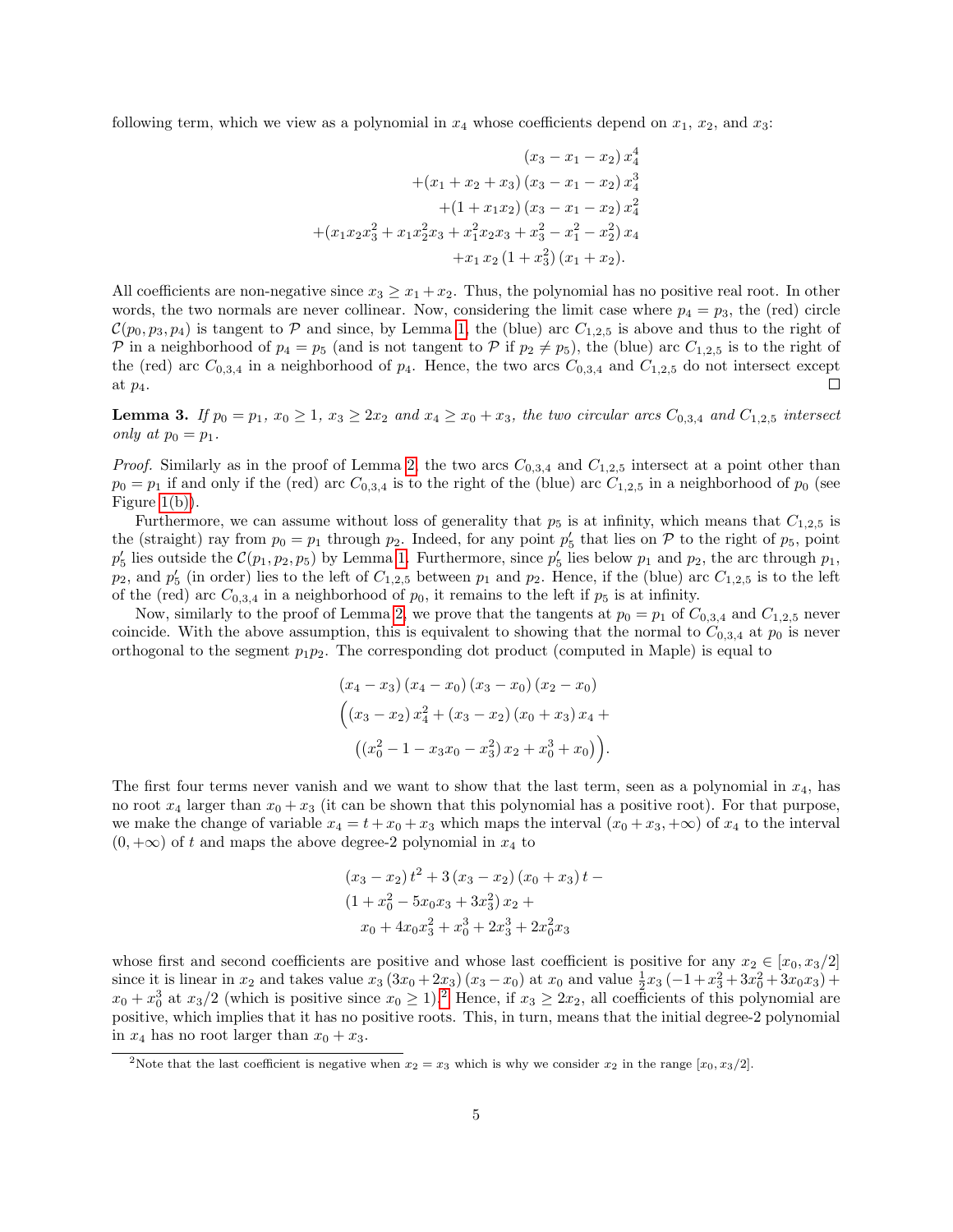This implies that there is no position of the points  $p_0 = p_1, p_2, \ldots, p_5$  such that  $x_3 \geq 2x_2, x_4 \geq x_0 + x_3$ and such that the tangent to  $C_{0,3,4}$  is collinear with  $p_0p_2$ . Furthermore, at the limit case where  $p_2 = p_0$ , the segment  $p_0p_2$  is tangent to P, and  $C_{0,3,4}$  is below and to the left of that tangent in a neighborhood of  $p_0$  (by Lemma 1). Hence, for any position of the points  $p_0 = p_1, p_2 \ldots, p_5$  (as defined above) such that  $x_3 \geq 2x_2, x_4 \geq x_0 + x_3$ , the (red) circular arc  $C_{0,3,4}$  is to the left of the segment  $p_1p_2$  in a neighborhood of  $p_0$ . Finally, as argued above when we considered  $p_5$  at infinity, this implies that for any position of the points  $p_0 = p_1, p_2, \ldots, p_5$  such that  $x_3 \geq 2x_2$  and  $x_4 \geq x_0 + x_3$ , the (red) circular arc  $C_{0,3,4}$  is to the left of the (blue) circular arc  $C_{1,2,5}$  in a neighborhood of  $p_0 = p_1$ . This concludes the proof since we have proved that this is equivalent to the property that the arcs  $C_{0,3,4}$  and  $C_{1,2,5}$  intersect only at  $p_0 = p_1$ .  $\Box$ 



Figure 2: Relative positions of two edges in a monotone topological book embedding.

**Lemma 4.** If  $p_0, \ldots, p_5$  are pairwise disjoint and  $x_i \geq 2x_{i-1}$  for  $i = 3, 4$ , the two circular arcs  $C_{0,3,4}$  and  $C_{1,2,5}$  do not intersect.

*Proof.* We refer to Figure 1(c) and, unless specified otherwise, an arc  $p_i p_j$  refers to the arc from  $p_i$  to  $p_j$ on the arc  $C_{0,3,4}$  or  $C_{1,2,5}$  that supports both  $p_i$  and  $p_j$ . We first prove that the arcs  $p_2p_5$  and  $p_3p_4$  do not intersect. For any point q on  $P$  between  $p_4$  and  $p_5$ , the arc  $p_3q$  on the circular arc through  $p_0, p_3, q$  lies above the concatenation of the arcs  $p_3p_4$  of  $C_{0,3,4}$  and  $p_4q$  of  $P$  (since the circular arcs  $p_3q$  and  $p_3p_4$  lie above  $P$ , by Lemma 1, and  $\mathcal{C}(p_0, p_3, p_4)$  and  $\mathcal{C}(p_0, p_3, q)$  intersect only at  $p_0$  and  $p_3$ ). It follows that if arc  $p_3p_4$  intersects arc  $p_2p_5$ , then arc  $p_3q$  also intersects arc  $p_2p_5$  for any position of q between  $p_4$  and  $p_5$  on  $P$ . This implies that, for the limit case where  $q = p_5$ , arc  $C_{1,2,5}$  and the circular arc through  $p_0$ ,  $p_3$ , and  $q = p_5$  intersect in some point other than  $q = p_5$ , which is not the case by Lemma 2.

We now prove, similarly, that the arcs  $p_0p_3$  and  $p_1p_2$  do not intersect. For any point q on P between  $p_0$ and  $p_1$ , the arc  $qp_2$  on the circular arc through  $q, p_2, p_5$  lies below the concatenation of the arcs  $qp_1$  of P and  $p_1p_2$  of  $C_{1,2,5}$ . It follows that if arc  $p_1p_2$  intersects arc  $p_0p_3$ , then arc  $qp_2$  also intersects arc  $p_0p_3$  for any position of q between  $p_0$  and  $p_1$  on P. This implies that, for the limit case where  $q = p_0$ , arc  $C_{0,3,4}$  and the circular arc through  $q = p_0$ ,  $p_2$ , and  $p_5$  intersect in some point other than  $q = p_0$ , which is not the case by Lemma 3.

Finally, arcs  $p_1p_2$  of  $C_{1,2,5}$  and  $p_3p_4$  of  $C_{0,3,4}$  do not intersect because they lie on different sides of P and similarly for arcs  $p_0p_3$  of  $C_{0,3,4}$  and  $p_2p_5$  of  $C_{1,2,5}$ . Hence, the two arcs  $C_{0,3,4}$  or  $C_{1,2,5}$  do not intersect.  $\Box$ 

#### 3 Universal Point Set for Circular Arc Drawings

In this section, we construct a set of n points on  $P$  and, by using the lemmata of the previous section, we prove that it is universal for plane circular arc drawings of n-vertex planar graphs.

Consider  $n^2$  points  $q_0, \ldots, q_{n^2-1}$  on the parabolic arc  $\mathcal P$  such that  $x_0 \geq 1$  and  $x_i \geq 2x_{i-1}$  for  $i =$  $1, \ldots, n^2 - 1$ . For our universal point set, we take the *n* points  $p_i = q_{ni}$  for  $i = 0, \ldots, n - 1$ . We call the points in  $q_0, \ldots, q_{n^2-1}$  that are not in the universal point set *helper points*.

**Theorem 5.** Every n-vertex planar graph can be drawn with the vertices on  $p_0, \ldots, p_{n-1}$  and circular edges that do not intersect except at common endpoints.

*Proof.* Consider any planar graph G. Construct a monotone topological book embedding  $\Gamma$  of G in which all edges are drawn with a spine crossing [8, 16]. Denote by  $w_0, \ldots, w_{n-1}$  the order of the vertices of G on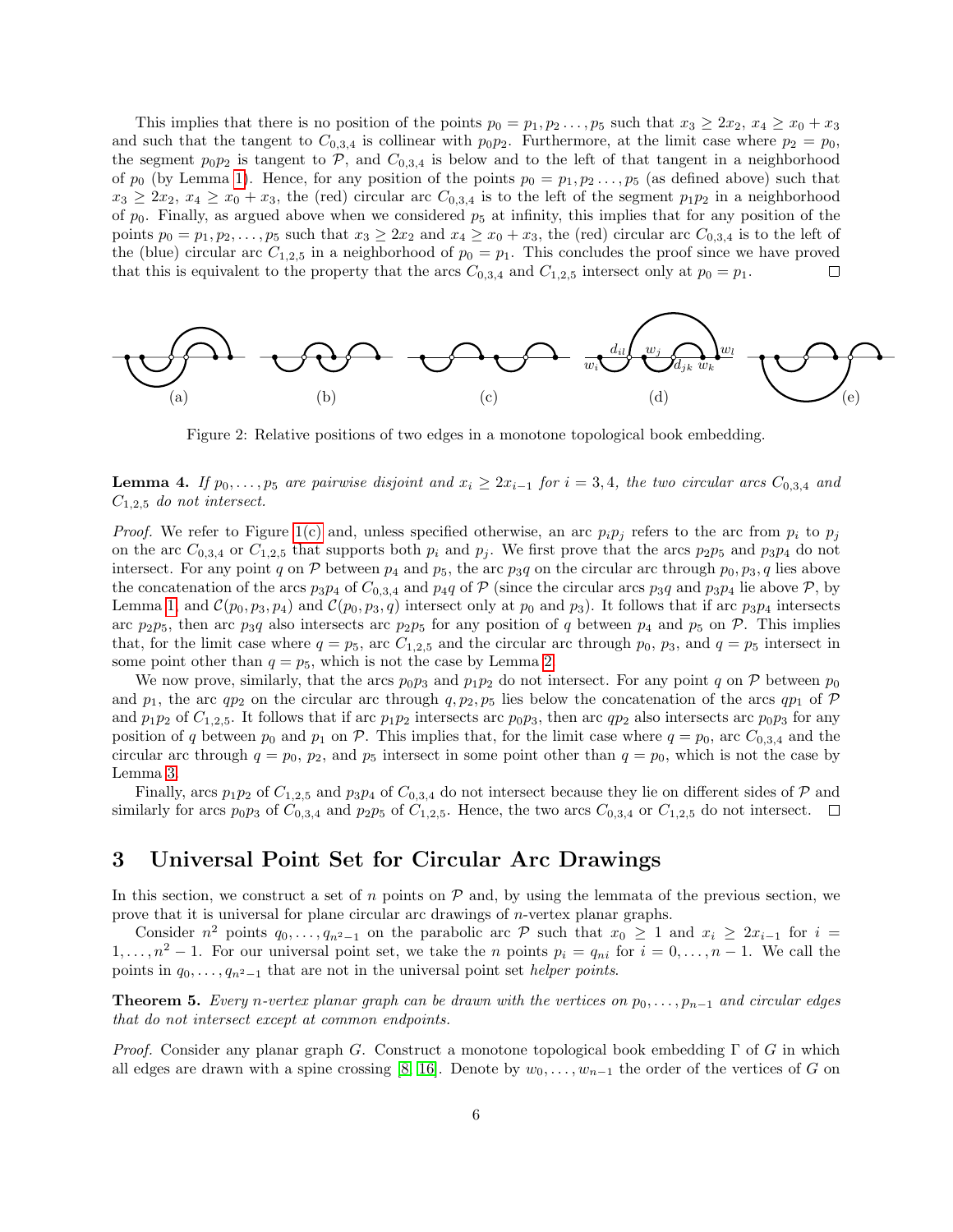the spine in Γ. We substitute every spine crossing with a dummy vertex. The relative position of any two edges in Γ is as depicted in Figure 2 (in which two edges may share their endpoints). For  $0 \le i \le n-1$ , we map vertex  $w_i$  to point  $p_i$ . Furthermore, for each  $0 \leq i \leq n-2$ , we map the dummy vertices that lie in between  $w_i$  and  $w_{i+1}$  on the spine in Γ to distinct helper points in between  $p_i$  and  $p_{i+1}$ , so that the order of the dummy vertices on  $\mathcal P$  is the same as on the spine in Γ. (We postpone the proof that there are enough points  $q_i$  to map the dummy vertices.) We finally draw every edge  $(w_i, w_j)$  of G containing a dummy vertex  $d_l$  as a circular arc passing through  $p_i$ , through  $p_j$ , and through the helper point to which vertex  $d_l$  has been mapped to. We prove that the resulting drawing is plane.

By Lemmata 2, 3, and 4, two edges whose relative positions in  $\Gamma$  are as depicted in Figure 2(a) do not intersect except possibly at a common endpoint.

For the pairs of edges whose relative positions in  $\Gamma$  are as depicted in Figures 2(b) and 2(c), it is straightforward to check that they do not intersect either because they are separated by  $P$ , or because they are y-monotone and hence they are separated by a horizontal line.

Consider two edges  $(w_i, w_l)$  and  $(w_j, w_k)$  whose relative position in  $\Gamma$  is as depicted in Figure 2(d) (the argument for pairs of edges as in Figure 2(e) is analogous). Let  $d_{il}$  and  $d_{jk}$  be the dummy vertices of  $(w_i, w_l)$ and  $(w_j, w_k)$ , respectively. Let  $q_{il}$  and  $q_{jk}$  be the points on P to which  $d_{il}$  and  $d_{jk}$  are mapped. Arcs  $p_iq_{il}$  and  $p_jp_k$  do not intersect because they are both y-monotone and their endpoints are separated by a horizontal line. Arcs  $q_{il}p_l$  and  $p_{j}q_{jk}$  do not intersect because they are separated by P. Hence, it suffices to prove that arcs  $q_{ik}p_k$  and  $q_{il}p_l$  do not intersect. These two arcs are above and to the right of P (by Lemma 1) and  $q_{il}, q_{jk}, p_k, p_l$  are ordered from top to bottom. It is thus sufficient to prove that there exists a curve from  $q_{jk}$  to  $p_k$  that is to the right of  $q_{jk}p_k$  and that does not intersect  $q_{il}p_l$ . Consider the (y-monotone) arc from  $q_{jk}$  to  $p_k$  of the circle  $\mathcal{C}(p_i, q_{jk}, p_k)$ . It is indeed to the right of the arc  $q_{jk}p_k$  (of  $\mathcal{C}(p_j, q_{jk}, p_k)$ ) because  $p_i$  is inside  $\mathcal{C}(p_j, q_{jk}, p_k)$  (by Lemma 1) and  $p_i, q_{jk}$ , and  $p_k$  are ordered on the parabola. Furthermore, this new arc does not intersect  $q_{il}p_l$  because in the case where  $w_i = w_j$ ,  $w_k$  and  $w_l$  are in this order on the spine—that's the situation depicted in Figure  $2(a)$ —we know that the corresponding circular arcs do not intersect.

It remains to show that there are enough helper points to map the dummy vertices. There are  $n-1$ helper points  $q_{ni+1}, \ldots, q_{n(i+1)-1}$  between each pair of points  $p_i = q_{ni}$  and  $p_{i+1} = q_{n(i+1)}$ . It thus suffices to prove that there are at most  $n-1$  dummy vertices in between  $w_i$  and  $w_{i+1}$  along the spine in Γ.

Let  $(u_1, v_1), \ldots, (u_k, v_k)$  be k edges in the book embedding that define consecutive dummy vertices on the spine. If no vertex  $w_i$  lies in between these dummy vertices on the spine in  $\Gamma$ , the k edges are such that  $u_1, \ldots, u_k, v_1, \ldots, v_k$  are ordered from left to right on the spine in Γ; see Figure 3(a). Now, consider the graph that consists of these edges plus the edges  $(u_i, u_{i+1}), (v_i, v_{i+1}),$  for  $i = 1, ..., k-1$ ; see Figure 3(b). This graph is outerplanar. It has at most n vertices and, thus, at most  $n-3$  chords. On the other hand, it has exactly  $k-2$  chords:  $(u_2, v_2), \ldots, (u_{k-1}, v_{k-1})$ . This implies that  $k-2 \leq n-3$  and  $k \leq n-1$ , which concludes the proof. □



Figure 3: (a) k edges of a monotone topological book embedding that defines k consecutive dummy vertices (spine crossings). (b) Augmented outerplanar graph.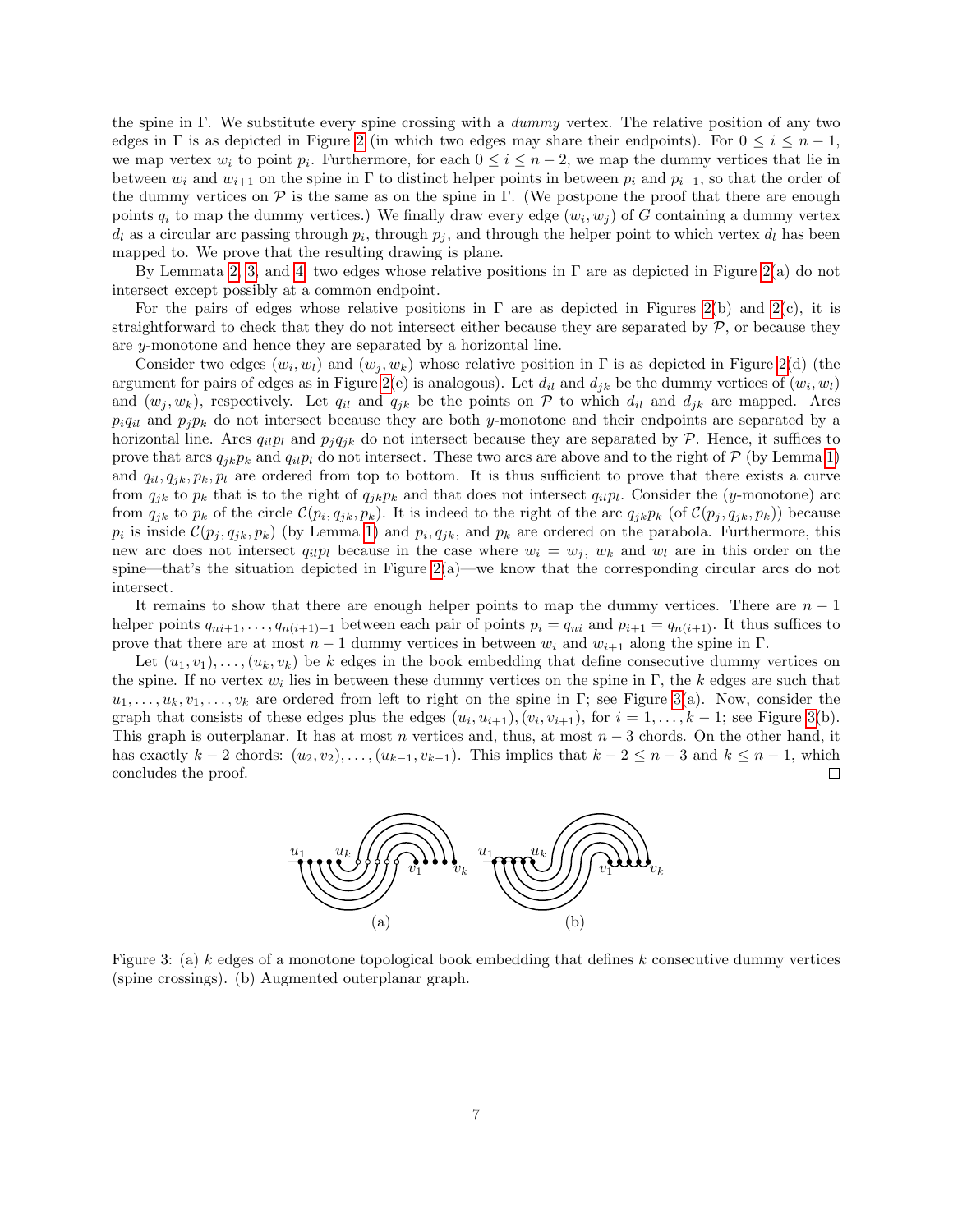#### 4 Conclusions

We proved the existence of a universal point set with  $n$  points for plane circular arc drawings of planar graphs. The universal point set we constructed has an area of  $2^{O(n^2)}$ . It would be interesting, also for practical visualization purposes, to construct a universal point set with  $n$  points for plane circular arc drawings of planar graphs within polynomial area. We remark that (relaxing the requirement that the set have exactly n points) a universal point set with  $O(n)$  points and within  $2^{O(n)}$  area for plane circular arc drawings of planar graphs is  $Q = \{q_0, \ldots, q_{4n-7}\}\$ , where the helper points are defined as in Section 3. To construct a plane circular-arc drawing of a planar graph  $G$  on  $Q$ , it suffices to map vertices and dummy vertices of a monotone topological book embedding of  $G$  to the points of  $Q$  in the order they appear in the book embedding. The geometric lemmata of Section 2 ensure that the resulting drawing is plane.

#### Acknowledgments

This research started during Dagstuhl Seminar 13151 "Drawing Graphs and Maps with Curves" in April 2013. The authors thank the organizers and the participants for many useful discussions.

#### References

- [1] P. Angelini, G. D. Battista, M. Kaufmann, T. Mchedlidze, V. Roselli, and C. Squarcella. Small point sets for simply-nested planar graphs. In M. van Kreveld and B. Speckmann, editors, Proc. 19th Int. Symp. Graph Drawing (GD'11), volume 7034 of LNCS, pages 75–85. Springer, 2012.
- [2] M. Bekos, M. Kaufmann, S. Kobourov, and A. Symvonis. Smooth orthogonal layouts. In Didimo and Patrignani [9], pages 150–161.
- [3] J. Cardinal and V. Kusters. On universal point sets for planar graphs. In Proc. Thailand–Japan Joint Conf. Comput. Geom. Graphs (TJJCCGG'12), LNCS. Springer, 2013. To appear, see [arXiv:1209.3594.](http://arxiv.org/abs/1209.3594)
- [4] M. Chrobak and H. J. Karloff. A lower bound on the size of universal sets for planar graphs. SIGACT News, 20(4):83–86, 1989.
- [5] H. de Fraysseix, J. Pach, and R. Pollack. How to draw a planar graph on a grid. Combinatorica, 10(1):41–51, 1990.
- [6] E. D. Demaine, J. S. B. Mitchell, and J. O'Rourke. The open problems project. Website, 2001. URL [cs.smith.edu/˜orourke/TOPP,](http://cs.smith.edu/~orourke/TOPP) accessed May 5, 2012.
- [7] G. Di Battista, P. Eades, R. Tamassia, and I. G. Tollis. Algorithms for drawing graphs: an annotated bibliography. Comput. Geom. Theory Appl., 4:235–282, 1994.
- [8] E. Di Giacomo, W. Didimo, G. Liotta, and S. Wismath. Curve-constrained drawings of planar graphs. Comput. Geom. Theory Appl., 30:1–23, 2005.
- [9] W. Didimo and M. Patrignani, editors. Proc. 20th Int. Symp. Graph Drawing (GD'12), volume 7704 of LNCS. Springer, 2013.
- [10] D. Dolev, T. Leighton, and H. Trickey. Planar embedding of planar graphs. Advances in Computing Research, 2:147–161, 1984.
- [11] V. Dujmovic, W. S. Evans, S. Lazard, W. Lenhart, G. Liotta, D. Rappaport, and S. K. Wismath. On point-sets that support planar graphs. Comput. Geom. Theory Appl., 46(1):29–50, 2013.
- [12] D. Eppstein. Planar Lombardi drawings for subcubic graphs. In Didimo and Patrignani [9], pages 126–137.
- [13] H. Everett, S. Lazard, G. Liotta, and S. Wismath. Universal sets of n points for one-bend drawings of planar graphs with *n* vertices. *Discrete Comput. Geom.*,  $43(2):272-288$ , 2010.
- [14] R. Fulek and C. Tóth. Universal point sets for planar three-trees. In F. Dehne, J.-R. Sack, and R. Solis-Oba, editors, Proc. 13th Int. Algorithms Data Struct. Symp. (WADS'13), volume 8037 of LNCS. Springer, 2013. To appear.
- [15] E. R. Gansner, S. C. North, and K.-P. Vo. DAG—a program that draws directed graphs. Softw. Pract. Exper., 18(11):1047–1062, 1988.